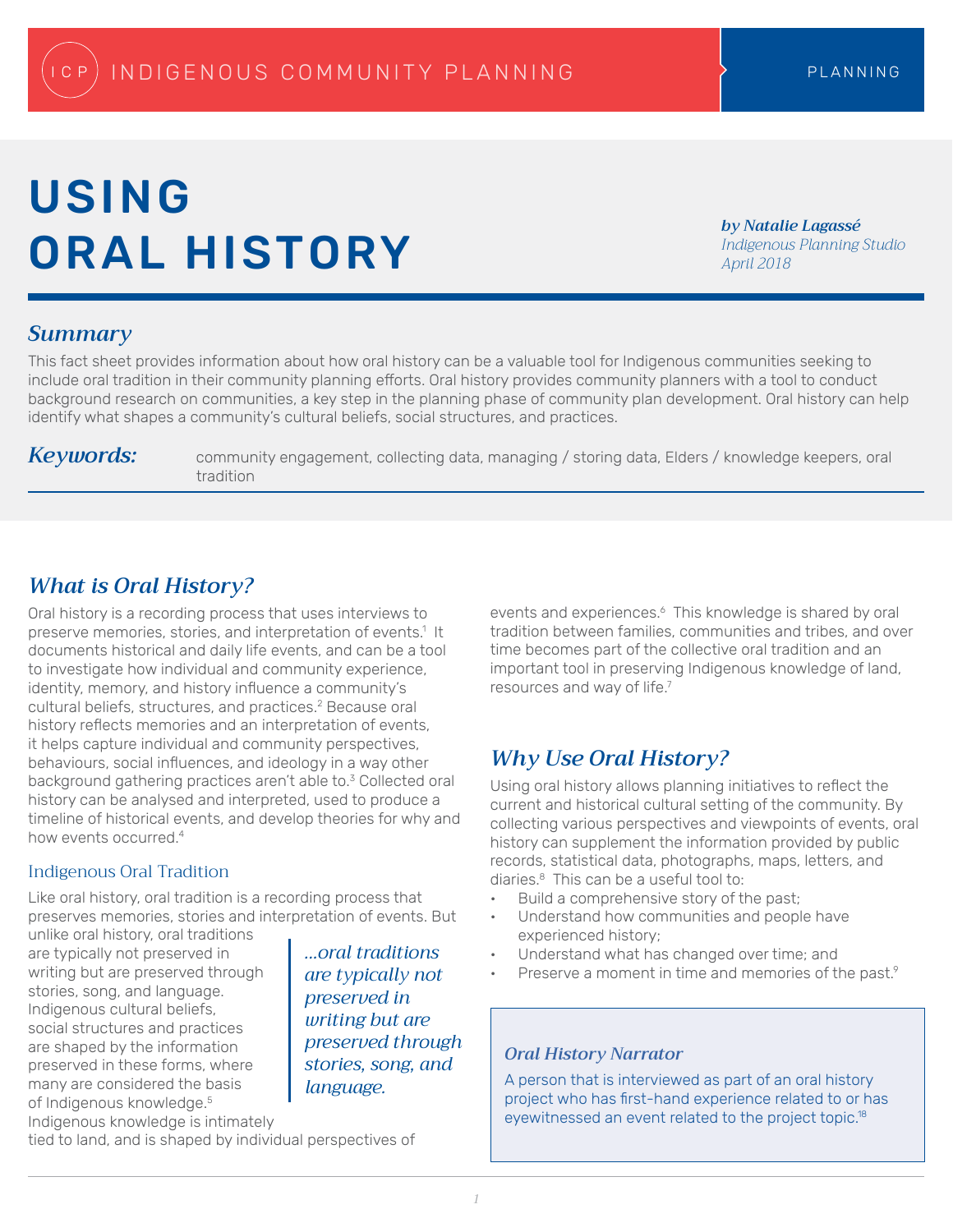#### *Research Methods*

Key research methods to use when documenting and analysing oral history:<sup>19</sup>

- *1. Interviewing*: Used to collect information related to an event, this method helps capture personal experience and interpretation in the documentation of events.
- *2. Recording*: Provides a way to save interview information digitally (video and audio) and can easily be accessed for reference and review.
- *3. Transcription*: Used to turn the spoken word to written form and prepares the collected information for coding analysis.
- *4. Preservation*: Provides a way to store and preserve research data in a safe and accessible way.

# *How Can Oral History be Used?*

The first step in the planning stage of comprehensive community planning requires background information be gathered to understand the current situation in the community. Oral history and oral tradition can provide a way to fill the information gaps in existing plans and studies, and help a community gather background information like:

- History/culture of the community and its role in the community;
- Programs, services, and community organizations;
- Infrastructure assets;
- Land and resource location, and surrounding areas;
- Activities on and uses of the land and available resources;
- Central leadership body and other leadership bodies; and
- Government relations (municipal, provincial, regional).<sup>10</sup>

Oral tradition could also help gather information on traditional Indigenous land use and occupancy. Land Use and Occupancy Mapping records cultural and resource geography, and links geography with oral traditions.<sup>11</sup> It collects individual experience on the land, records key land use and occupancy, and uses information gathered as background data for mapping exercises.

### *Who Provides Oral History?*

The scope of an oral history project will determine who provides information and varies from project to project. Factors like age, sex, and background should be considered by community planners when selecting oral history narrators because they can significantly influence the information gathered.<sup>12</sup> Regardless of who provides the information, community planners need to consider and address any ethical concerns involved with interviewing people. Because

oral history works closely with people and may deal with sensitive matters, ethical research relationship built on respect and trust must be established. When planning an oral history project community planners need to:

- Ensure informed consent;
- Commit to a long-range outlook;
- Be sensitive to relationships and reputations; and
- Deliver a correct representation of meaning expressed in the interview<sup>13</sup>

If using oral tradition, community planners must also be sensitive to Indigenous traditions surrounding the sharing of knowledge. Indigenous knowledge is considered sacred, specialized, known by few, and shared only when in the best interest of the Indigenous culture.<sup>14</sup> Elders are the keepers of Indigenous knowledge and their permission is required prior to collecting oral traditions.<sup>15</sup> In addition, OCAP principles should be followed and respected.



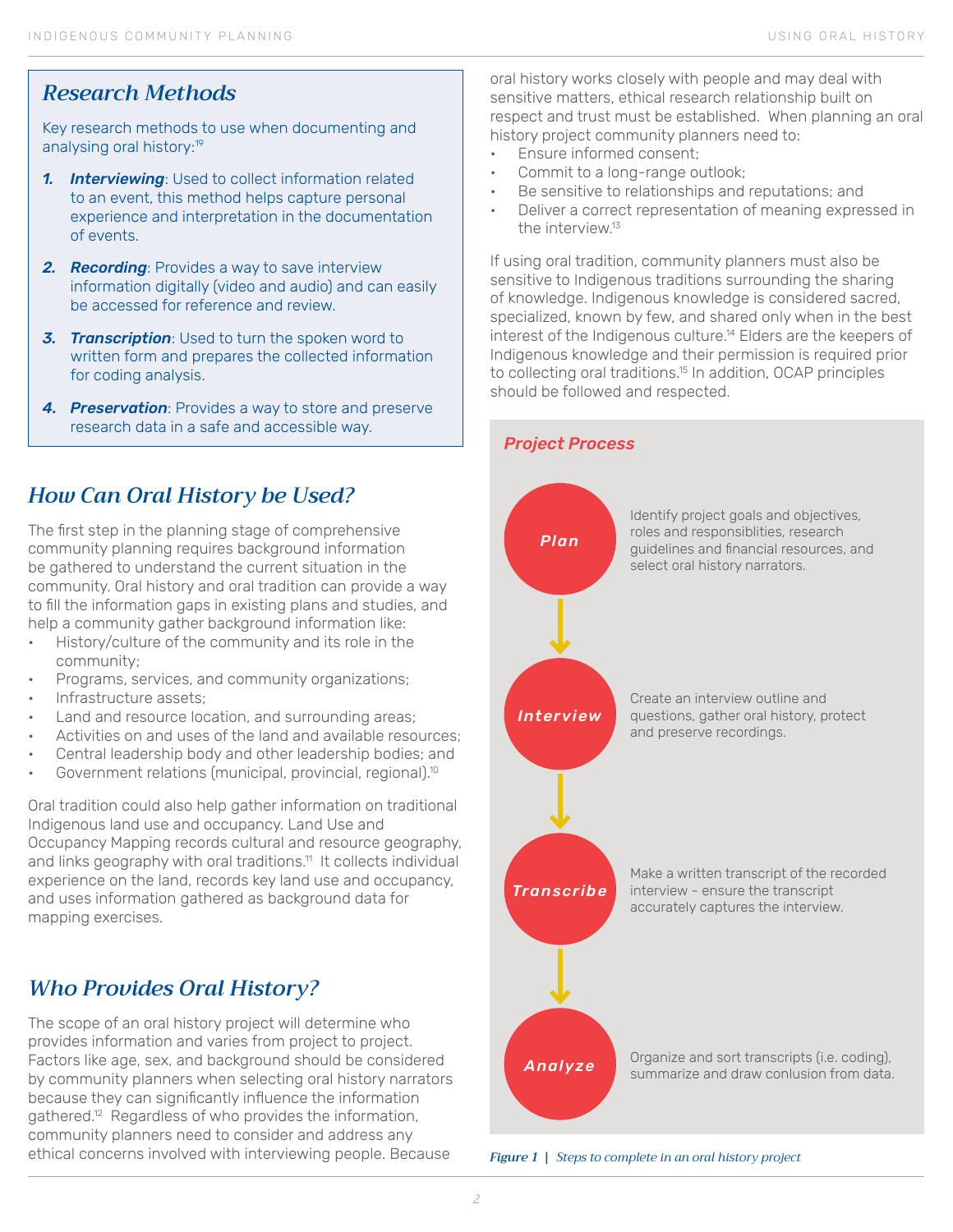#### *How do you Organize an Oral History Project?*

Oral history projects are most successful when carefully planned. Planning helps community planners identify the resources, time, and skills required to complete an oral history project.

Determining why the oral history project is needed is key to developing the project goals. It helps understand what the project is looking to achieve, what community planners already know, and what is unknown.<sup>16</sup> Engaging with community members can help develop goals and objectives, and determine who would make a good oral history narrator for the project. Making a list of people who might be able to provide valuable information will help narrow the search for interview candidates. Be sure to set timelines for research, interviews, transcription and analysis to keep the project on track.

For more information on how to research preserved infomation, see *Conducting Archival Research.*

Community planners also need to think about how they will record interviews. This includes considering who will fund, purchase, own, use, and maintain the recording equipment.<sup>17</sup> Community planners should also determine if any legal documents are needed before interviewing oral narrators, as well as what will be done with the interview recordings after the project is completed.

Table 1 list some key questions community planners should ask while organizing an oral history project.

## *Final Thoughts*

Oral history can be an important tool for communities in building comprehensive community plans. It can help fill the information gaps in existing plans and studies, and ensure a community's cultural beliefs, structures, and practices are reflected. Indigenous oral tradition can further help this by better representing Indigenous history and culture. By using oral history and oral traditions in background information gathering processes, Indigenous history and culture can be better integrated into the planning process.

#### *Table 1 | Key questions to pose when organizing an oral history project*

*Adapted from* (UNC School of Education. "Ten questions for planning an oral history project." Accessed January 8, 2018. [http://web.archive.org/](http://web.archive.org/web/20160416075952/http://www.learnnc.org/lp/pages/765) [web/20160416075952/http://www.learnnc.org/lp/pages/765](http://web.archive.org/web/20160416075952/http://www.learnnc.org/lp/pages/765).)

| What are your goals?                                            | Thinking about project goals will help choose an appropriate project scope, set<br>timeframes, determine oral history narrators, and use resources wisely.                                                                                                                                   |
|-----------------------------------------------------------------|----------------------------------------------------------------------------------------------------------------------------------------------------------------------------------------------------------------------------------------------------------------------------------------------|
| How will you manage the time<br>involved?                       | Thinking about how to plan your time will help allocate resources for research,<br>interviewing, transcribing, and analysis.                                                                                                                                                                 |
| Will partnerships be required?                                  | Because oral history can be a long-term undertaking, community planners should<br>determine if tasks like research, question-writing and interviewing may be better<br>addressed with partnerships. Partners could include consultants, non-profits,<br>universities, community groups, etc. |
| How will oral history narrators be<br>selected?                 | Determining who will be interviewed may require consultation with community<br>elders, local leaders, and community groups.                                                                                                                                                                  |
| What will happen to the recordings<br>after they are collected? | It is necessary to protect and preserve the recorded data. Determining how this<br>will be completed while complying with OCAP principles is essential.                                                                                                                                      |
| What equipment will you use?                                    | Thinking about what information you will need to record, interview, transcribe and<br>preserve information will help determine what resources will be required.                                                                                                                              |
| How will the interview be transcribed?                          | Thinking about transcription can help determine who will complete the task,<br>determine resources, and set a timeframe.                                                                                                                                                                     |
| What will be the final product?                                 | Determining what the expected project deliverable will be helps set priorities and<br>clarifies expectations.                                                                                                                                                                                |
| How will oral history narrators be<br>acknowledged?             | Thinking about how to relay the project outcomes to interview participants helps<br>ensure continued community participation in planning initiatives.                                                                                                                                        |